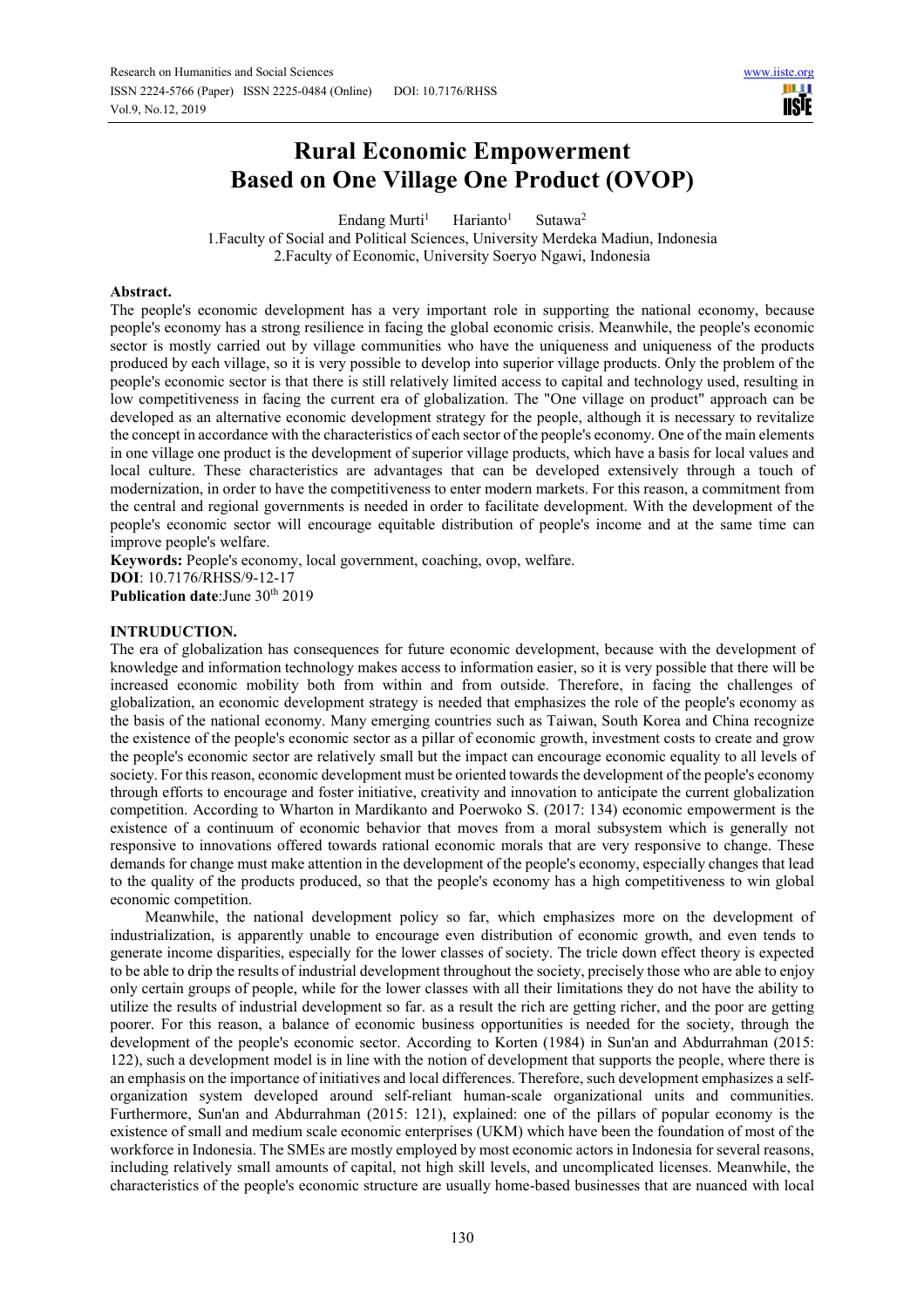superior products, with small-scale production, relatively limited marketing range, and technology used is still traditional technology, and does not require high skills and education. For this reason, in developing the economic sector the people need to adjust to the character of the people's economic structure, based on the potential of local resources, local values, and local culture.

 The one village one product approach can be an alternative model for the development of the people's economic sector based on the superior products of the village. The OVOP movement (One Village One Product) developed and implemented by both Japan and Thailand with OTOP, shows its success through the development of MSMEs that can produce products that are of high quality and have competitiveness globally. With the development of MSMEs it can be a competitive solution for products from outside and at the same time become a driver of growth in a region. OVOP is intended as an approach in moving the economy of a region through the development of superior products based on local potential. Excellent products are a characteristic feature of a region with its unique culture and tradition which can be a special attraction that allows to reach a broad marketing aspect. Through intensive guidance from the government, it is expected to be able to improve the quality of new packaging products, so that they have high global competitiveness. With the development of typical products of an area, it is expected to be able to sustain the economy of the community and can increase the income of the community and at the same time be able to overcome the problem of community poverty. According to Morihiko Hiramatsu as the initiator of OVOP, there are 3 main OVOP principles, including: (1) Local yet global; that is how society can think Global by acting locally. In the beginning, the community developed good / unique products with superior quality, good packaging, extraordinary benefits that cannot be replaced with other products / product differential. Gradually, these products can have fanatical consumers in the country who later develop into the export market. (2) Self-reliance and creativity; The government provides various facilities only for product development with tightly selected competitive programs. OVOP is intended not one village one product but each village chooses one product facilitated by the government to be developed. The OVOP program avoids assistance that will injure the spirit of independence, creativity and community innovation that hinders the success of the OVOP program long-term. (3) Human resources development; that the development of the capacity of Human Resources (HR) must always be carried out to keep up with the times; technology, products, fashion and design (Wahyudi, 2016). However, in its implementation, the OVOP approach needs to be revitalized to fit the village economic potential in general, because each village has certain superior products that are characteristic of its distinctiveness. If the superior products of each village can be facilitated by the local government, it can become a promising potential to improve the welfare of the village community. From the aspect of product quality, processed products from rural communities still need to be completely modified so that product quality can be more qualified, and from the aspect of product packaging still need to get a touch of modern aesthetics in order to have competitive competitiveness when promoted in modern markets, and from aspects Its marketing needs to get government guidance so that it can utilize the market segment oneline. Therefore, so that the superior products of each village can become a driver of the village economy, it takes the commitment of the government through intensive guidance and at the same time provides access to more opportunities and opportunities to promote the community, especially communities outside the region. With the development of superior products each village can become a global competition bumper which is currently very heavy in the national economic sector, and at the same time can be a solution to overcome the problem of poverty, unemployment, by increasing the mobility of rural economic enterprises, so as to increase people's income and welfare village in general.

# **LITERATURE REVIEW**

# **Village Economic Empowerment**

In facing the challenges of globalization, populist economy is one of the pillars of the national economy, which is a small and medium scale economic enterprise (MSME). MSMEs are mostly carried out by lower-income economic actors, because in their business activities they do not require large business capital, do not require highly skilled workforce, do not need high technology, and also do not require convoluted permits. The characteristics of these MSMEs make a significant amount of growth carried out by most of the lower classes, and even with the existence of MSMEs, they are recognized or unable to open large jobs. However, with the development of the large number of MSMEs, it was only a relatively small contribution to national economic growth. According to Sun'an and Abdurrahman (2015: 121), that: in fact every economic policy produced by the government (central / regional) must consider two sides, namely the goal of creating social justice and compromising it with economic growth. In some cases, the objectives of social justice and economic growth are trade-offs, so caution is needed to take these economic policies. According to Ismail (1995), there are two things that need to be noted from this thought; First, people's participation is an absolute element in a people's dimension of development. In this case, the task of the government is only as a facilitator, namely creating conditions that encourage people's initiatives in meeting their own needs and in solving the problems they face. Second, what the people want is the best choice for their country, both in terms of their goals and ways to achieve goals (Sun'an and Abdurrahman, 2015: 123).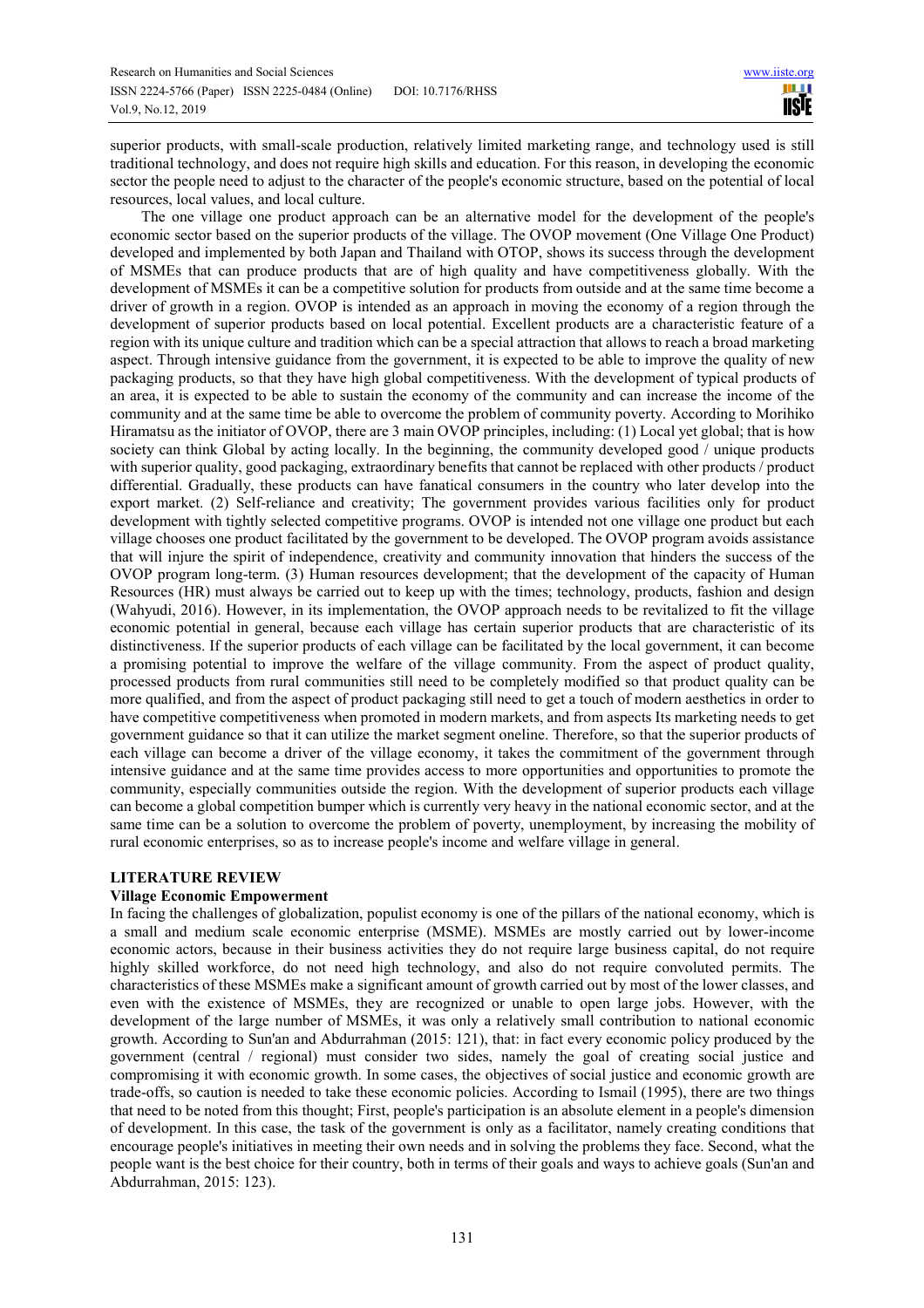People's economic empowerment must be a commitment and policy of all departments, because the dimensions that must be handled are multi. Sumodiningrat (1999), explains that: the concept of economic empowerment in a nutshell is: (1). The economy that is organized by the people is that the national economy is rooted in the potential and strength of society at large to run the wheels of their own economy. Understanding the people is all citizens. (2). Community economic empowerment is an effort to make the economy strong, large, modern and highly competitive in the right market mechanism. Because the constraints of people's economic development are structural constraints, the empowerment of the people's economy must be carried out through structural change. (3). The structural change in question is the change from a traditional economy to a modern economy, from a weak economy to a strong economy, from a subsistence economy to a market economy, from dependence to independence. The steps in the structure change process include: allocating resources for resource empowerment; institutional strengthening; mastery of technology; and empowering human resources. (4). Empowerment of the people's economy is not enough just to increase productivity, provide equal business opportunities, and only provide capital injections as a formula, but there must be close cooperation and partnership between those who have advanced and those who are still weak and undeveloped. (5). Its policies in people's economic development are: providing opportunities or greater access to production assets (especially capital); strengthen the position of transactions and people's economic business partnerships, so that the people's economic actors are not merely price takers; education and health services; strengthening of small industries; encourage the emergence of new entrepreneurs; and spatial equality. (6). Community empowerment activities include: increasing access to business capital assistance; increasing access to HR development; and increased access to facilities and infrastructure that directly support the socio-economic conditions of local communities. Further explained, from the six main points concerning the concept of community economic empowerment, it can be concluded, that: (1) community empowerment cannot be done only through a leaf approach, or just a branch, or just a stem, or just a root; because the problems faced are indeed in each aspect; (2) community empowerment in the economic field, is not enough just to provide revolving capital, but also there must be community economic institutional strengthening, strengthening human resources, providing infrastructure, and strengthening the bargaining position; (3) community empowerment in the economic field or strengthening the people's economy, must be carried out elegantly without inhibiting and discriminating against a strong economy; For this reason, partnerships between micro-enterprises, medium-scale small-scale businesses, and large-scale businesses are ways that must be taken; (4) community empowerment in the economic field is the process of strengthening the people's economy towards a strong, modern, efficient people's economy; and (5) community empowerment in the economic field, cannot be done through an individual approach, but must be through a group approach (Mardi Yatmo Hutomo, 2000).

#### **One Village One product**

OVOP can be part of the elaboration of the concept of popular economy, where people's economy itself is an economic system that emphasizes the dimensions of justice in the control of economic resources, the process of production and consumption. In this populist economy people's prosperity takes precedence over the prosperity of individuals. The concept of populist economic development is translated into operational programs based on the domestic economy at the district and city levels with high levels of independence. However, it needs to be emphasized that the development of populist economy in the current era of autonomization does not have to be translated into a territorial perspective, but should be developed in the perspective of 'regionalization' in which integrated unity of potential, excellence, opportunity, and socio-cultural character. The manifestation of this people's economy is the birth of MSMEs and cooperatives as pillars of economic development. Strengthening these pillars is certainly a necessity to achieve the basic objectives of the principle of people's economy, and the concept of One Village One Product (OVOP) can be a policy in strengthening the pillars of this people's economy.

 The OVOP movement aims to improve the welfare of the community, especially at the village level through a series of productive business activities to increase the income of the community. As one of the efforts carried out is increasing the values of superior local or domestic products that can compete in the market with increasing quality and quality in order to be able to compete in domestic and international markets. OVOP is an integrative program that seeks to increase self-confidence in the capabilities of the community and increase public awareness of the potential and wealth of its territory. Local specialty products that have been carried out for generations can be extracted and developed to produce high value-added products both natural resources and local cultural products that have potential markets and exports (Andriani, 2017: 13). Thus the One Village One Product Program (OVOP) is a collaborative governance-based program that is oriented to improving the rural economy through increasing the income of the community at the grassroots level and helping the development of the capacity of rural communities on certain products and to identify local potentials in each region and encourage regions to be able to bring up their flagship products.

 In an effort to start the OVOP movement, it is necessary to understand some of the bases so that the OVOP movement does not become a sinking movement. There are three main principles proclaimed by Mr. Hiramatsu, (Sugiharto and Rizal, 2008, p7); (Panggabean, 2011), namely: (1). Local but global, the more local means the more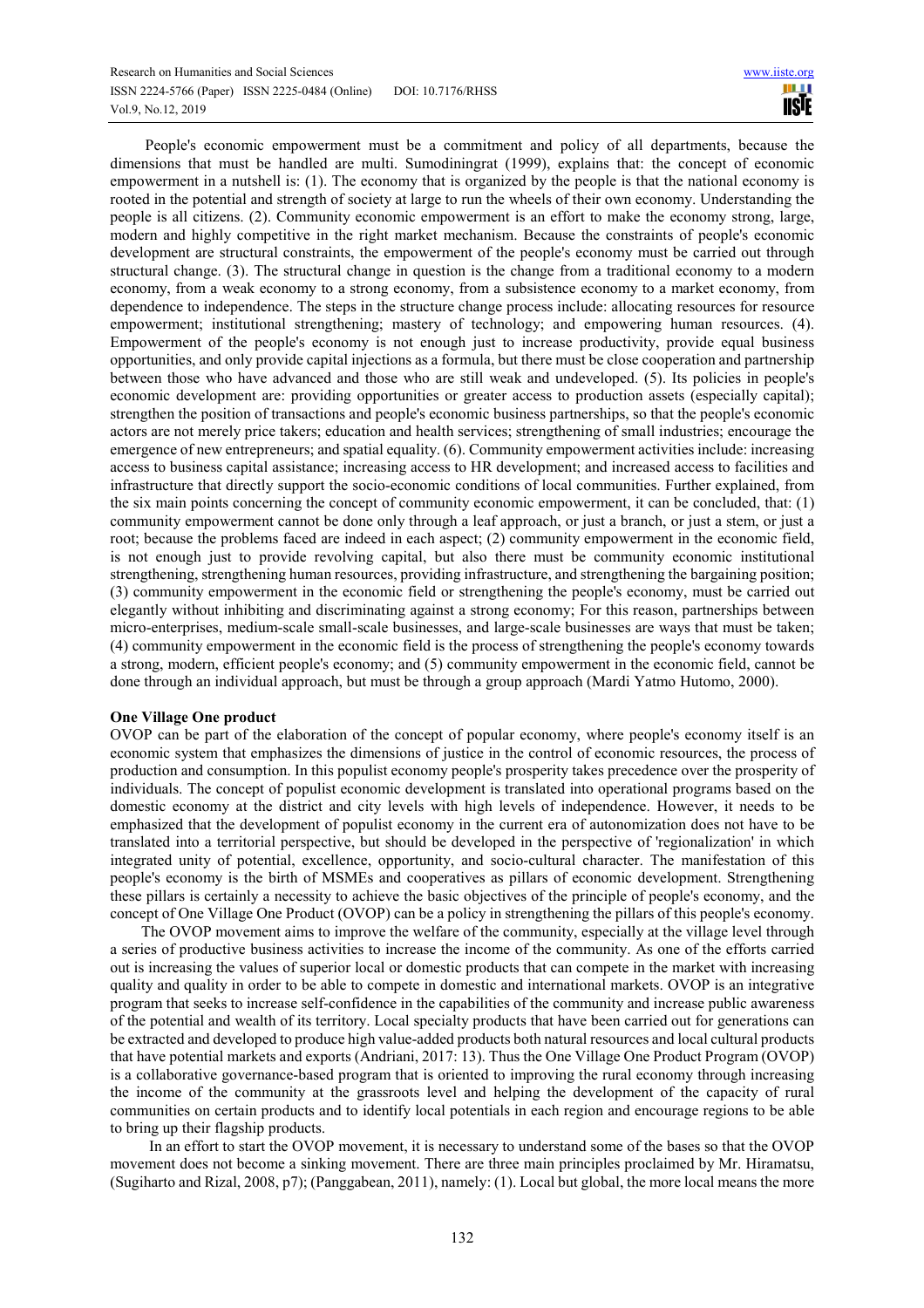global. That is, commodities or products of a local nature can turn out to be commodities or products that go international. The OVOP Movement development is aimed at developing and marketing a product that can be a source of pride for the local people. (2). Independence and creativity. The deterrent from the movement is the citizens themselves. It is not Government officials who must determine local specific products that must be selected and developed, but must be the people's choice to revitalize their area. An important point that needs to be taken into consideration is not to provide subsidies directly to the local community. (3). Human resource development is the most important component of this movement's campaign. It is not the Government, but it is the citizens of the community who must produce distinctiveness. Thus, the existing human resources and the community must be given knowledge about the OVOP movement and the introduction of existing regional potential so that they can be the driving force of the OVOP movement in the region. We must be able to encourage innovative human resources who are capable of carrying out new challenges in the agriculture, marketing, tourism and other fields. In its implementation, the OVOP movement can be adjusted to the character and purpose of empowering rural economic potential. In the local but global element in this movement is intended for products produced by rural communities that have privileges, uniqueness or distinctiveness, so that it is a characteristic that does not exist with other regions or communities. Uniqueness is a very strong attraction for people from both inside and outside the country to know and get to know this community more closely, so that privilege becomes a strong selling point to bring in many people or communities. In the element of independence and creativity, the OVOP movement must begin with the wishes of the community members so that the products set are the choices of the community members themselves. And on the element of human resource development, it is intended that there is a commitment of the local government to provide guidance so that they have the knowledge and ability to develop the products produced, as well as the government's commitment to facilitate the marketing of the products of the village community.

From the two concepts of thought above, it can be stated as a hypothesis in this study, are:

- *Ho = There is no relationship between the OVOP strategy (One Village One Product) towards empowering the village economy,*
- *Ha = There is a relationship between the OVOP strategy (One Village One Product) towards empowering the village economy.*

While the focus and direction of this research can be illustrated in the diagram as follows:

Picture. 1

OVOP Strategy relationship orientation (one Village One Product) and Village Economic Empowerment



# **RESEARCH METHODS**

This study uses a quantitative approach to determine respondents' assessment of the OVOP (One Village One Product) strategy, and empowering the village economy. Data was collected through distributing questionnaires to 120 respondents who were randomly selected in 6 villages in Ngawi Regency. Each village was assigned 20 respondents by stratified random sampling, which consisted of: village heads and village officials, BPD, LKMD, PKK, and village community MSMEs. Respondents' assessment was measured using a Likert scale with gradations from very positive to very negative, in the form of words such as: a) Strongly agree with a score of 5, b) agree with a score of 4, c) Hesitate with a score of 3, d) No agree with the score 2, and e) Strongly disagree with the score 1. While the method of data analysis uses a regression analysis model with processing through SPSS.

# **RESULTS AND DISCUSSION.**

# **Correlation Test**

For the hypothesis test, a correlation test between OVOP (VX) strategy variables is used as an independent variable for village economic empowerment (VY) as the dependent variable. The correlation test results are as follows: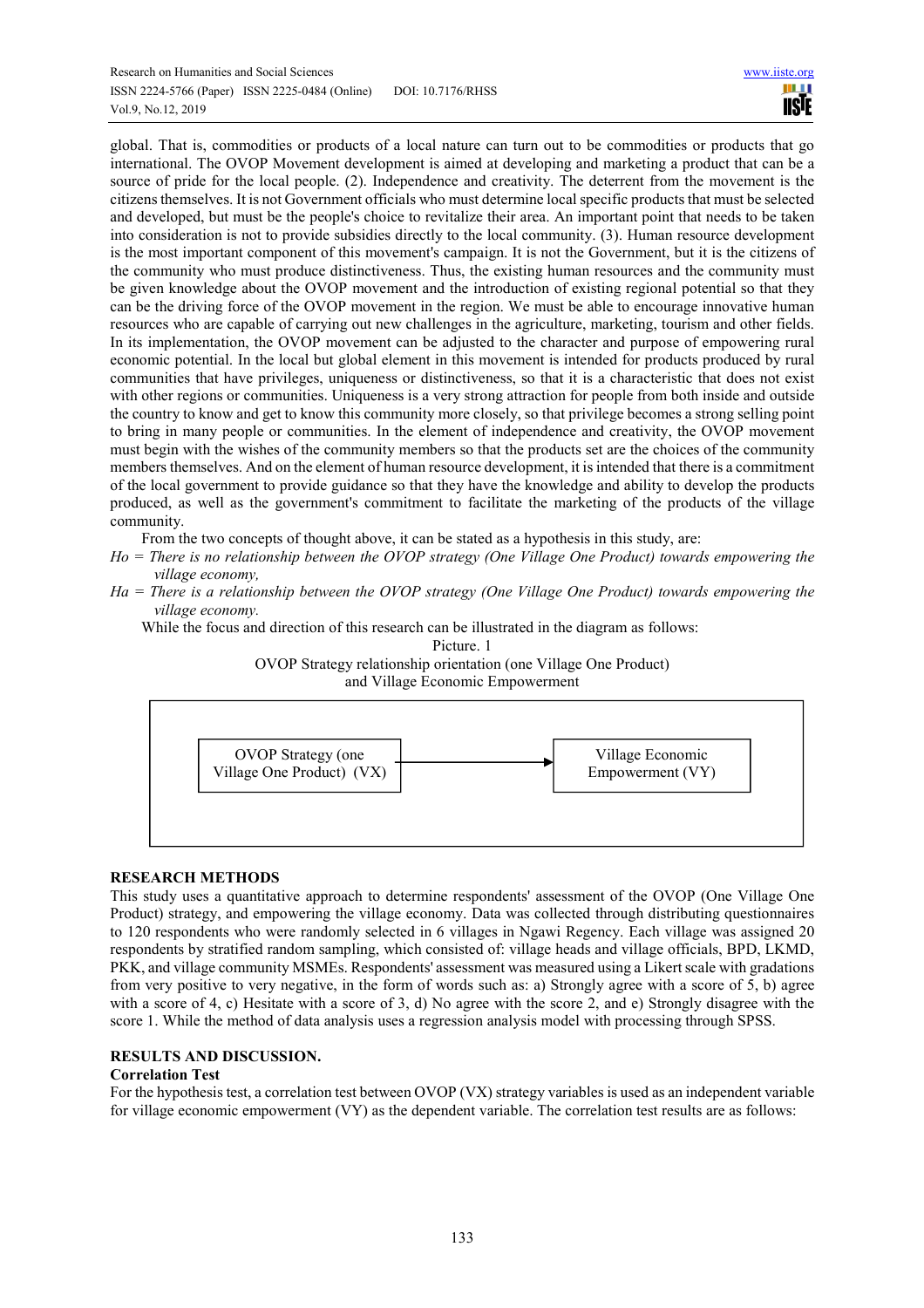#### Table. 1 Relationship of OVOP Strategy (one Village One Product) towards Village Economic Empowerment **Correlations**

|                                 | wu ndunun           |                      |                                 |
|---------------------------------|---------------------|----------------------|---------------------------------|
|                                 |                     | <b>OVOP</b> Strategy | Village Economic<br>Empowerment |
| <b>OVOP Strategy</b>            | Pearson Correlation |                      | $.852**$                        |
|                                 | $Sig. (2-tailed)$   |                      | .000                            |
|                                 | N                   | 120                  | 120                             |
| Village Economic                | Pearson Correlation | $.852**$             |                                 |
| Empowerment                     | $Sig. (2-tailed)$   | .000                 |                                 |
| Village Economic<br>Empowerment | N                   | 120                  | 120                             |

\*\*. Correlation is significant at the 0.01 level (2-tailed).

 From the table above, the value of the correlation between the ovop strategy variable and the village economic empowerment variable is 0.852 with a value of pvalue = 0,000. When compared with the value of  $\alpha$  = 0.05, it is known that p value =  $(0,000)$  <  $\alpha$  (0.05). Thus, the Ha hypothesis is accepted, namely there is a correlation between the OVOP strategy and village economic empowerment.

# **Regression Test**

The results of the regression calculation between OVOP strategy variables on village economic empowerment, are:

| Table, 2                                          |
|---------------------------------------------------|
| Effect of OVOP Strategy (one Village One Product) |
| towards Village Economic Empowerment              |
| $C_{\alpha\alpha}$ ffiaiantal                     |

| Coemercius |                      |                             |            |                              |        |      |  |  |  |
|------------|----------------------|-----------------------------|------------|------------------------------|--------|------|--|--|--|
|            |                      | Unstandardized Coefficients |            | Standardized<br>Coefficients |        |      |  |  |  |
| Model      |                      | В                           | Std. Error | Beta                         |        | Sig. |  |  |  |
|            | (Constant)           | 1.187                       | 3.235      |                              | .367   | .714 |  |  |  |
|            | <b>OVOP</b> Strategy | .970                        | .055       | .852                         | 17.659 | .000 |  |  |  |

a. Dependent Variable: Village Economic Empowerment

From the regression equation ( $Y = a + bX$ ), it can be identified: (1) Constant value 1.187; indicates the OVOP strategy will be constant if the village economic empowerment variable is zero (none), assuming other factors remain or do not change in value. (2) The ovop strategy variable which is worth 0.970 (positive) shows the influence of ovop strategy on village economic empowerment. If the ovop strategy increases by 1 unit then the empowerment of the village economy also increases by 0.970. Thus the ovop strategy has a positive effect on village economic empowerment.

# **Determination Test.**

The coefficient of determination (R2) is used to measure how far the model's ability to explain variations in the dependent variable (Ghozali, 2006). The test results of the coefficient of determination are: